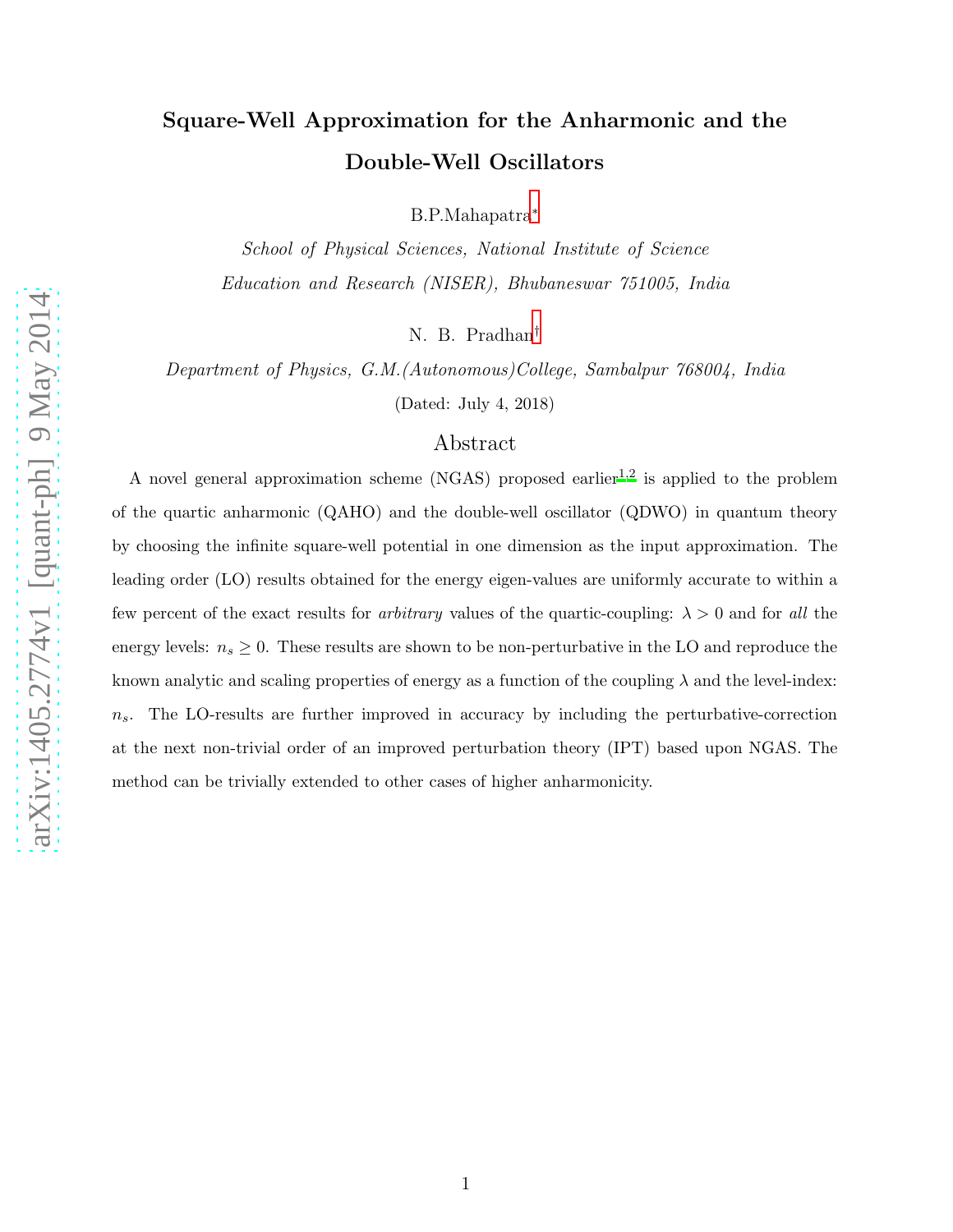### I. INTRODUCTION

The anharmonic oscillator (AHO) and the double-well oscillator (DWO) are among the simplest of the interacting quantum systems which find extensive application in various  $\arccos<sup>1</sup>$  $\arccos<sup>1</sup>$  $\arccos<sup>1</sup>$  of physics and chemistry. These include areas as diverse as atomic and molecular physics, quantum chemistry, condensed matter physics, particle physics, statistical physics, quantum field theory and cosmology. However, exact analytical solutions are not available for the above systems. One must therefore resort to approximations to solve these cases. For this reason, there is a lot of theoretical/mathematical interest in testing and improving upon the existing approximation schemes applied to the AHO/DWO systems. These investigations include perturbation theory, variational methods, path-integral approximation, variationperturbation-methods, summability-methods , Pade-approximation etc. Consequently, there is a vast amount of literature accumulated<sup>[1](#page-12-2)</sup> on the subject demonstrating the perennial interest in these systems.

The AHO in one dimension, with quartic-, sextic- and octic-anharmonic- interaction, as well as, the DWO systems with quartic and sextic-anharmonicity were earlier investigated<sup>[2](#page-12-3)[,3](#page-12-4)</sup> by the present authors in a novel general approximation scheme (NGAS). This scheme, by construction, is potentially capable of providing accurate approximation for any general interaction of arbitrary strength in quantum theory. The basic input to the scheme is the choice of a suitable approximating-Hamiltonian  $H_0$ , which is required to be exactly solvable, but which involves certain adjustable (variational) parameters,  $\alpha_i$ . The scheme is implemented by imposing the constraint that the quantum average (QA) of the original Hamiltonian H be equal to that of the approximating Hamiltonian  $H_0$  with respect to any (arbitrary) eigen-state of the latter. In the next step of implementation of the scheme, the (variational) minimization of this QA with respect to the free-parameters:  $\alpha_i$  of the model,completely determine the latter.The evaluation of the energy eigen-value of the reference(input) Hamiltonian then determines the leading order(LO) result in NGAS.

It has been demonstrated<sup>[2](#page-12-3)[,3](#page-12-4)</sup> that this simple procedure automatically builds into the approximating Hamiltonian  $H_0$ , the nonlinearity and other symmetries of the original Hamiltonian, thereby guaranteeing accurate results for *arbitrary* coupling strength,  $\lambda$  and for arbitrary excited states of the system even in the LO. Furthermore, the LO-results thus obtained, are seen to be essentially non-perturbative, yet improvable order-by-order in an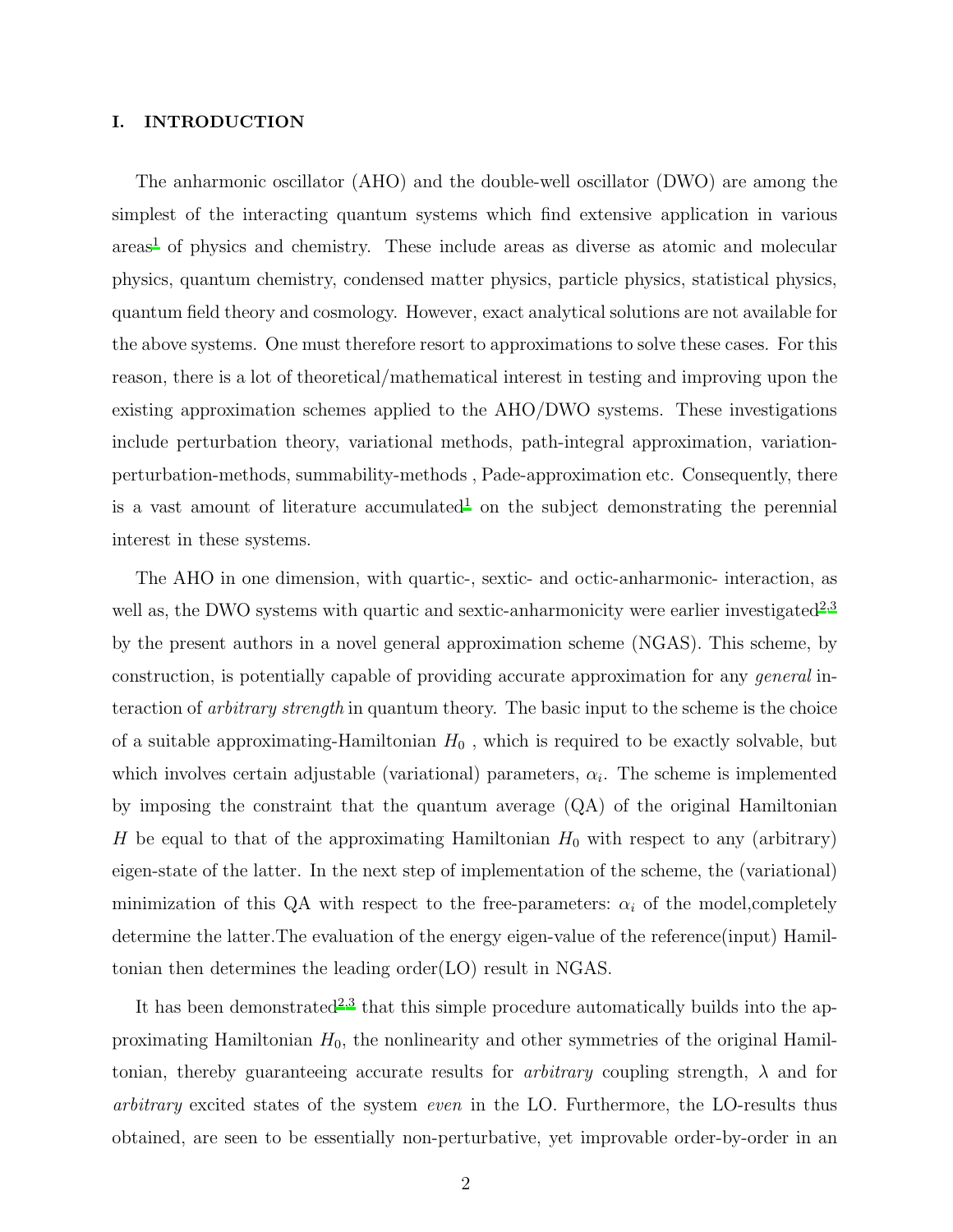improved perturbation theory (IPT) defined in NGAS. This IPT is distinct from the conventional perturbation method in several respects. In particular, the IPT is not restricted to 'small-coupling-expansion'.

In the earlier investigations<sup>[2](#page-12-3)[,3](#page-12-4)</sup>, the simple harmonic-approximation (SHA) was made as the natural choice in selecting the input Hamiltonian,  $H_0$  as that for the simple harmonic oscillator (SHO) but suitably generalized to include variable parameters corresponding to the frequency, an over-all energy- shift and an appropriate choice of the ground-state configuration (to take into account the symmetry breaking mechanism in case of the DWO). With these inputs, excellent results for the energy-spectrum in all the above cases were uniformly achieved for arbitrary coupling strength of anharmonicity  $\lambda$ , as well as, for arbitrary excita-tion levels,'n' even in the LO. In addition, this study<sup>[2](#page-12-3)[,3](#page-12-4)</sup> also revealed important insight into the structure of the interacting vacuum, the instability of the perturbative-ground state. Furthermore, consistency with the results of super-symmetry were demonstrated wherever applicable. Similarly, in the domain of quantum field theory, NGAS has been applied<sup>[4](#page-12-5)</sup> to the case of  $\lambda \phi^4$  theory, with the choice of approximating Hamiltonian as that for the free-hermitian-scalar field (but with adjustable 'mass' and 'shifted' field). In this case, the standard results of the Gaussian-approximation<sup>[5](#page-13-0)</sup> were reproduced<sup>[4](#page-12-5)</sup> in the LO including the non-perturbative renormalization of the 'mass' and 'coupling strength'.

In the current investigation, we exploit the freedom of choice of the input approximating Hamiltonian in NGAS to choose the same for the infinite-square-well (ISW)-potential.One important objective in selecting the ISW-potential as the input is the possible pedagogical interest as well as the simplicity of this choice. It is well-known that the ISW-potential constitutes one of the simplest systems admitting exact analytical solution. As such, it is included in any standard course of introductory quantum mechanics and introduced to the learner fairly early in the subject. The establishment of an approximation connecting the AHO/DWO to the ISW-case, may very well be considered as an illustrative example of application of a standard text-book topic to advanced research. Admittedly, however, the ISW- approximation is perhaps the crudest among possible choices. This is due to the fact that the system subjected to the ISW potential propagates freely between the infinite walls, in stark contrast to the actual situation for the AHO/DWO. Nevertheless, we choose it on purpose here, in order to test the robustness and tolerance of NGAS to the crudest possible input approximation. Moreover, as a by-product of this study, it is possible to obtain an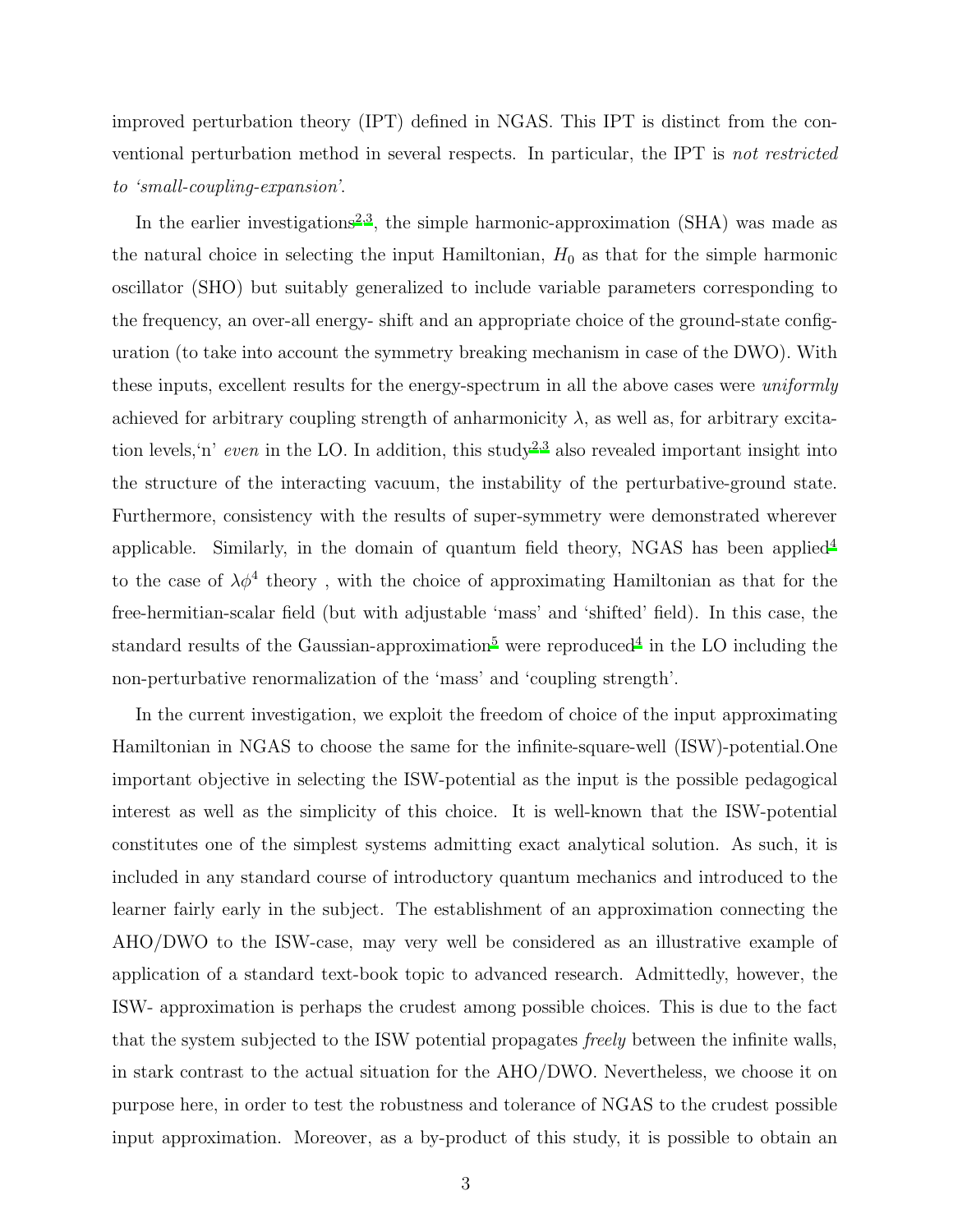approximation for the celebrated case of the SHO by simply setting the anharmonic- coupling strength to zero in the AHO-Hamiltonian, thus gaining further insight into the accuracy of the approximation.

The paper is organized as follows. In the next section, we recall the main steps for the general formulation of NGAS. In Section-III, we demonstrate the method by applying it to the case of the quartic-AHO choosing the ISW-Hamiltonian as the input. The LO-results for the energy spectrum are obtained and compared with the results from other calculations. The non-perturbative aspects and the analytic structure of energy as a function of the quartic-coupling are also discussed. In Section-IV , analogous results for the quartic- DWO and the SHO are presented. We outline the method of the improved perturbation theory (IPT) based in NGAS in Section-V , compute the next-order correction to the energy and show how the LO-results could be further improved by this correction. Finally, we conclude in Section-VI with a summary and discussion of the results.

#### II. BASIC FEATURES OF THE GENERAL FORMULATION OF NGAS

Consider a quantum system described by the Hamiltonian,  $H \equiv H(x, \hat{p}; \lambda)$  which is to be solved to obtain the energy-spectrum and the eigen states. Here we consider a onedimensional system for simplicity and denote by  $\lambda$ , the *generic* strength of interaction in H. The first step in implementation of NGAS consists of the choice of a *suitable* approximating Hamiltonian,  $H_0(x, \hat{p}, \{\alpha_i\})$  which is *exactly solvable* and which, is chosen to depend upon a set of the *free* (adjustable) parameters,  $\{\alpha_i\}$ . We denote the eigen-value equation for  $H_0$  as:

$$
H_0|\phi_n(x)\rangle = \mathcal{E}_n|\phi_n(x)\rangle; \tag{1}
$$

and assume the normalization of the eigen-states expressed in standard notation as:  $\langle \phi_n(x)|\phi_n(x)\rangle = 1.$ 

The next step in the implementation of NGAS is the imposition of the *constraint*:

<span id="page-3-0"></span>
$$
\langle \phi_n(x)|H|\phi_n(x)\rangle = \langle \phi_n(x)|H_0|\phi_n(x)\rangle
$$
  

$$
\equiv \mathcal{E}_n(\{\alpha_i\}, \lambda)
$$
 (2)

In what follows, eq.(1) will be referred as the "Constraint of Equal Quantum Average (CEQA)". In the third step, the variational minimization of  $\mathcal{E}_n(\alpha_i, \lambda)$ , with respect to the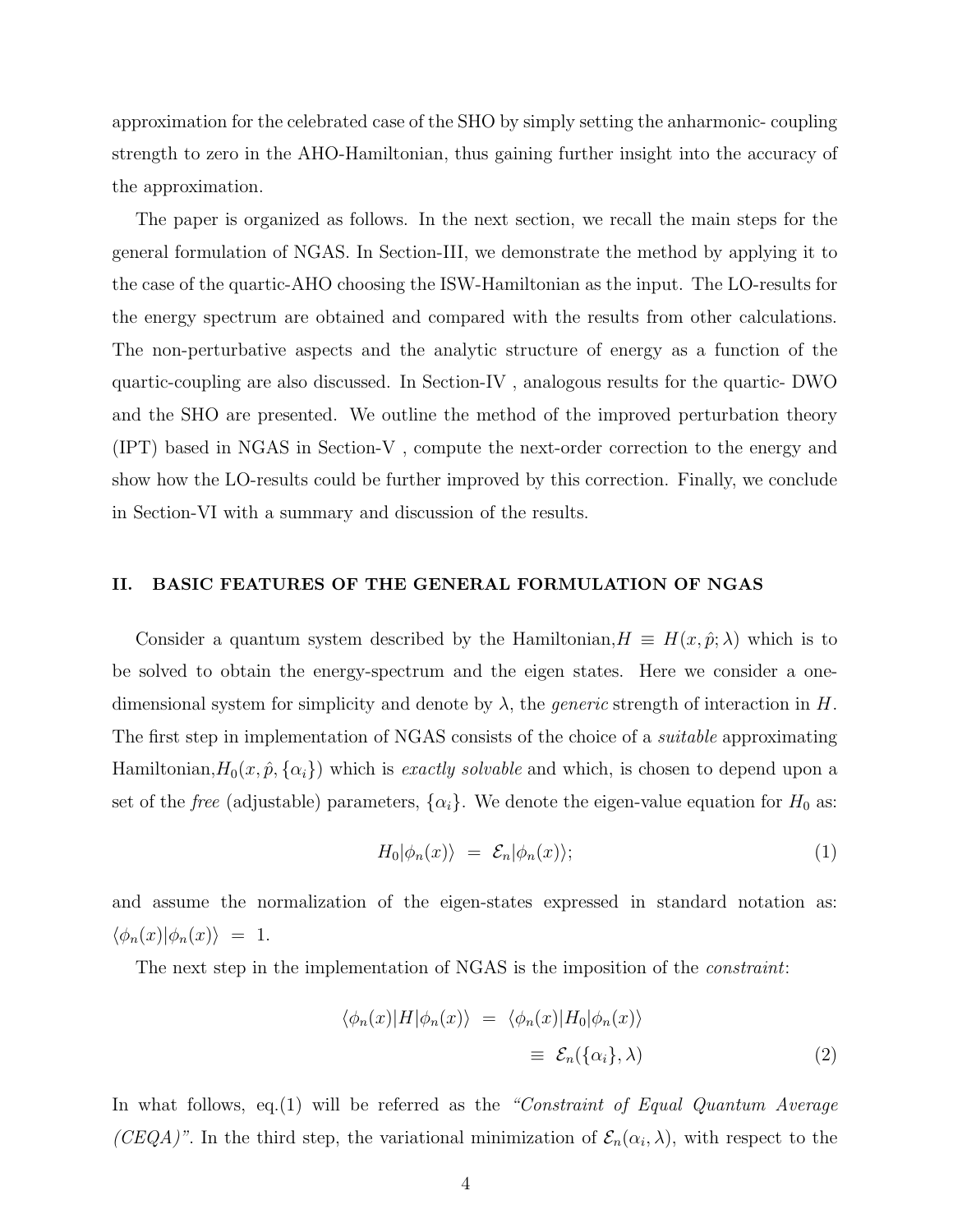free-parameters, as given below

$$
\frac{\partial \mathcal{E}_n}{\partial \alpha_i} = 0,\tag{3}
$$

determines the adjustable parameters to their *optimal* values:

<span id="page-4-0"></span>
$$
\alpha_i = \beta_i(\lambda, n) \tag{4}
$$

Eq.(3) is referred as the 'Condition of Variational Minimization(VMC)' in the following. The leading order $(LO)$  result for the energy eigenvalues are then obtained by substitution of Eq.[\(4\)](#page-4-0) in Eq.[\(2\)](#page-3-0) and given by:

$$
\mathcal{E}_n(\beta_i, \lambda) \equiv E_n^{LO} \tag{5}
$$

In the final step of implementation of NGAS, the LO-results can be systematically improved further by an improved perturbation theory  $(IPT)$  as follows<sup>[2](#page-12-3)[,3](#page-12-4)</sup>:

(i) The unperturbed Hamiltonian is chosen to be  $H_0$  as given by Eq.[\(2\)](#page-3-0) but incorporating Eq.[\(4\)](#page-4-0); (ii) Then the *natural* choice for the 'perturbation-Hamiltonian' becomes:

$$
H' = H - H_0 \tag{6}
$$

It may be noted that a direct consequence of CEQA, Eq.(2) is the result:

$$
\langle \phi_n(x) | H' | \phi_n(x) \rangle = 0. \tag{7}
$$

Other features of IPT are discussed in Section-V. In the next Section we discuss the application of NGAS to the AHO/DWO system in the ISW-approximation.

# III. THE ISW-APPROXIMATION FOR THE QUARTIC-AHO AND THE SHO

### A.The Quartic AHO

The quartic-AHO is defined by the Hamiltonian in the following *dimension-less* form:

$$
H = \frac{1}{2}p^2 + \frac{1}{2}gx^2 + \lambda x^4 \tag{8}
$$

where,  $g > 0$  and  $\lambda > 0$ . The input-Hamiltonian for the ISW-potential is defined by:

$$
H_0^{SW} = \frac{1}{2} p^2 + V_{SW}
$$
 (9)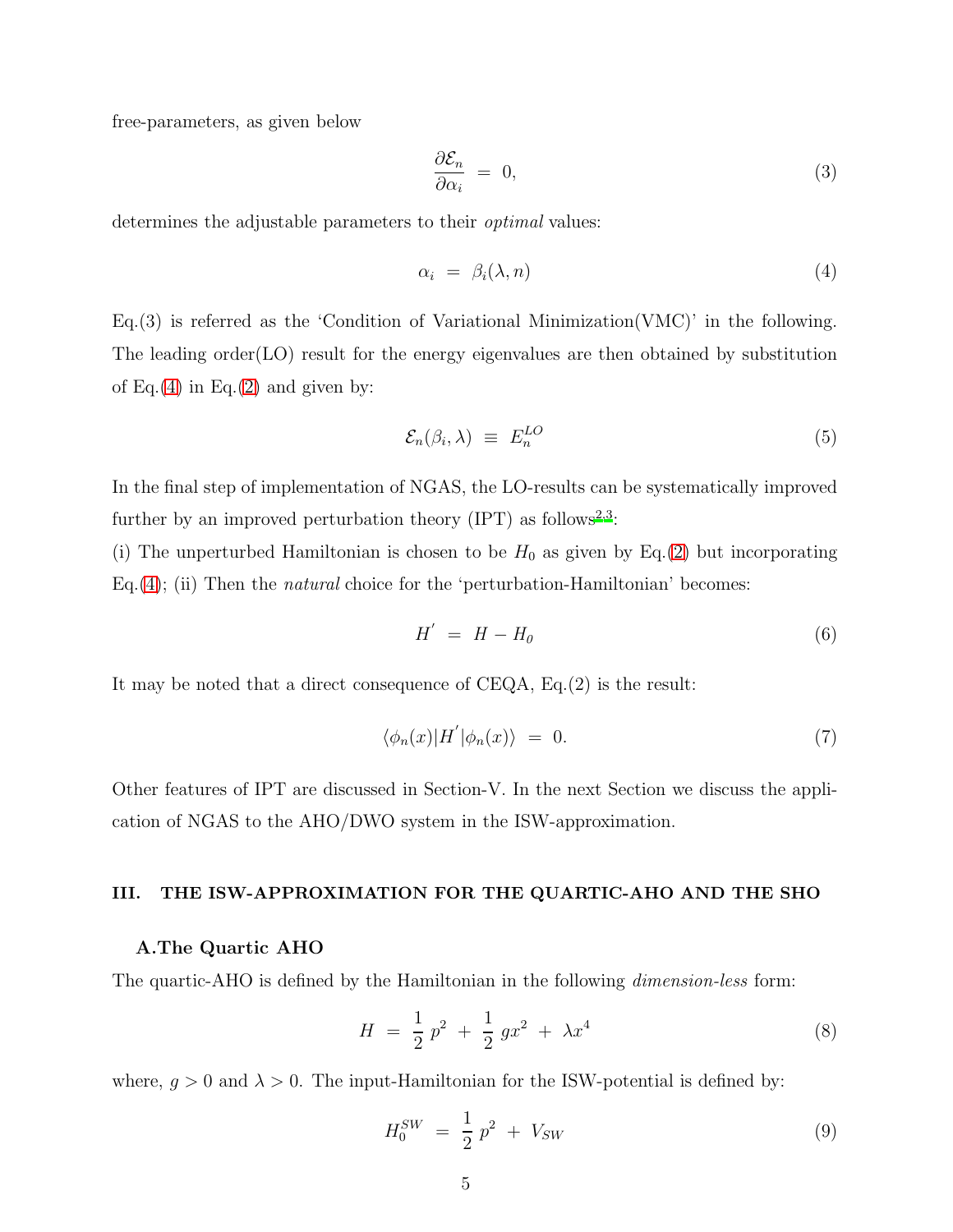where the potential,  $V_{SW}$  is given by:

$$
V_{SW}(x) = \begin{cases} \infty & |x| \ge a \\ h & |x| < a \end{cases} \tag{10}
$$

Note that the two free-parameters which characterize the ISW-potential are the 'width'  $( = 2a)$ and the ' $depth' (= h)$ . Note also that the potential is chosen to be symmetric under spaceinversion:  $V_{SW}(-x) = V_{SW}(x)$  in order to preserve the same symmetry of the original Hamiltonian given by Eq.(8). The eigenvalue equation for  $H_0^{SW}$  as given below

$$
H_0^{SW} \phi_n^{SW}(x) = \mathcal{E}_n \phi_n^{SW}(x), \qquad (11)
$$

is easily solved subject to the boundary-condition:

$$
\phi_n^{SW}(x) = 0 \quad \text{for } |x| \ge a,\tag{12}
$$

which ensures the physical requirement of absolute confinement of the system between the (infinite)potential barriers. For  $|x| < a$ , the normalized eigen-functions vanishing on the boundary of the potential-well are given by:

$$
\phi_n^{SW}(x) \equiv \phi_n^{(-)}(x) = \frac{1}{\sqrt{a}} \sin\left(\frac{n\pi x}{2a}\right); \text{ for } n = 2, 4, 6, 8...; \tag{13}
$$

and,

$$
\phi_n^{SW}(x) \equiv \phi_n^{(+)}(x) = \frac{1}{\sqrt{a}} \cos\left(\frac{n\pi x}{2a}\right); \text{ for } n = 1, 3, 5, 7.... \tag{14}
$$

In the above equations, the  $(\pm)$  super-scripts correspond to the even(odd)-parity solutions. The energy eigen-values are trivially obtained by solving the Schrödinger equation and given by

$$
\mathcal{E}_n = h + \frac{n^2 \pi^2}{8a^2} \tag{15}
$$

The next task is the determination of the two adjustable parameters,  $a'$  and  $'h'$ . The widthparameter 'a' can be determined by the variational-minimization of  $\langle H \rangle$ . Here, we use the notation: $< \hat{A} >$  to define the quantum-average /expectation-value of the operator,  $\hat{A}$  as given below:

<span id="page-5-0"></span>
$$
\langle \hat{A} \rangle \equiv \int_{-a}^{+a} dx \; \phi_n^*(x) \; \hat{A} \; \phi_n(x) \tag{16}
$$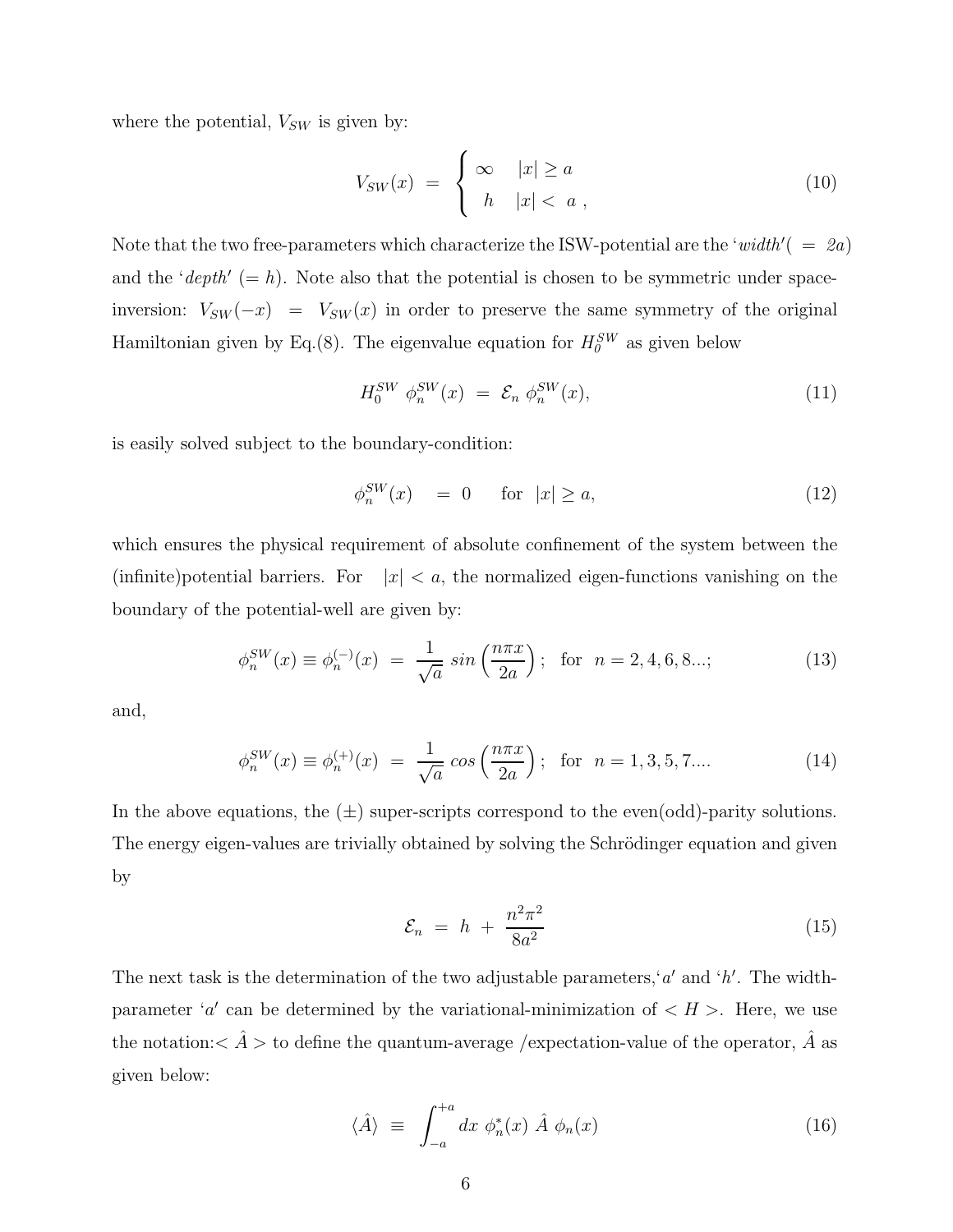The evaluation of  $\langle H \rangle$  using the above definition, eq. [\(16\)](#page-5-0) is straight-forward. Noting that:

$$
\langle H \rangle = \langle \frac{1}{2} p^2 \rangle + \langle \frac{1}{2} gx^2 \rangle + \langle \lambda x^4 \rangle, \tag{17}
$$

each term in eq.(17) can be computed easily by exploiting parity-invariance, which forbids parity-changing transitions, i.e.  $\langle \phi_n^+ | H | \phi_n^- \rangle = 0 = \langle \phi_n^- | H | \phi_n^+ \rangle$ . The result is given below:

$$
\langle H \rangle = \left(\frac{n^2 \pi^2}{8}\right) \left(\frac{1}{a^2}\right) + \left(\frac{g}{6}\right) c_n a^2 + \lambda a^4 \left(\frac{1}{5} - \frac{4c_n}{n^2 \pi^2}\right) \tag{18}
$$

where,

$$
c_n \equiv 1 - \left(\frac{6}{n^2 \pi^2}\right), \quad n = 1, 2, 3, 4, \dots
$$
 (19)

The minimization of the expression for  $\langle H \rangle$  as given above, with respect to  $u \equiv (1/a^2)$ leads to the following equation:

$$
u^{3} - P(g, n) u - Q(\lambda, n) = 0,
$$
\n(20)

where,

$$
P(g,n) \equiv \left(\frac{4}{3}\right) \left(\frac{gc_n}{n^2 \pi^2}\right),\tag{21}
$$

$$
Q\left(\lambda, n\right) \equiv \left(\frac{16\lambda}{n^2 \pi^2}\right) \left(\frac{1}{5} - \frac{4c_n}{n^2 \pi^2}\right). \tag{22}
$$

The real, positive root of eq.(20) is required on physical grounds. This is given by,

$$
u = \left\{ \left( \frac{8\lambda}{n^2 \pi^2} \right) \left( \frac{1}{5} - \frac{4c_n}{n^2 \pi^2} \right) \right\}^{\frac{1}{3}} \left[ \left\{ 1 + \sqrt{1 - \rho} \right\}^{\frac{1}{3}} + \left\{ 1 - \sqrt{1 - \rho} \right\}^{\frac{1}{3}} \right],
$$
 (23)

where

$$
\rho \equiv \left(\frac{4}{27}\right) \left(\frac{P^3}{Q^2}\right). \tag{24}
$$

Substitution of Eq.(20) in Eq.(18) and following Eq.(2)and Eq.(5), one obtains the following simple expression for the energy eigen-values in the LO:

$$
E_n^{LO} = \left(\frac{3n^2\pi^2}{16}\right)u + \left(\frac{gc_n}{12}\right)\left(\frac{1}{u}\right),\tag{25}
$$

where, u is given by eq.(23). The remaining parameter,  $'h'$  can then be determined by substitution of eq. $(25)$  in eq. $(15)$  as follows:

$$
h = \left(\frac{n^2 \pi^2}{16}\right) u + \left(\frac{gc_n}{12}\right) \left(\frac{1}{u}\right) \tag{26}
$$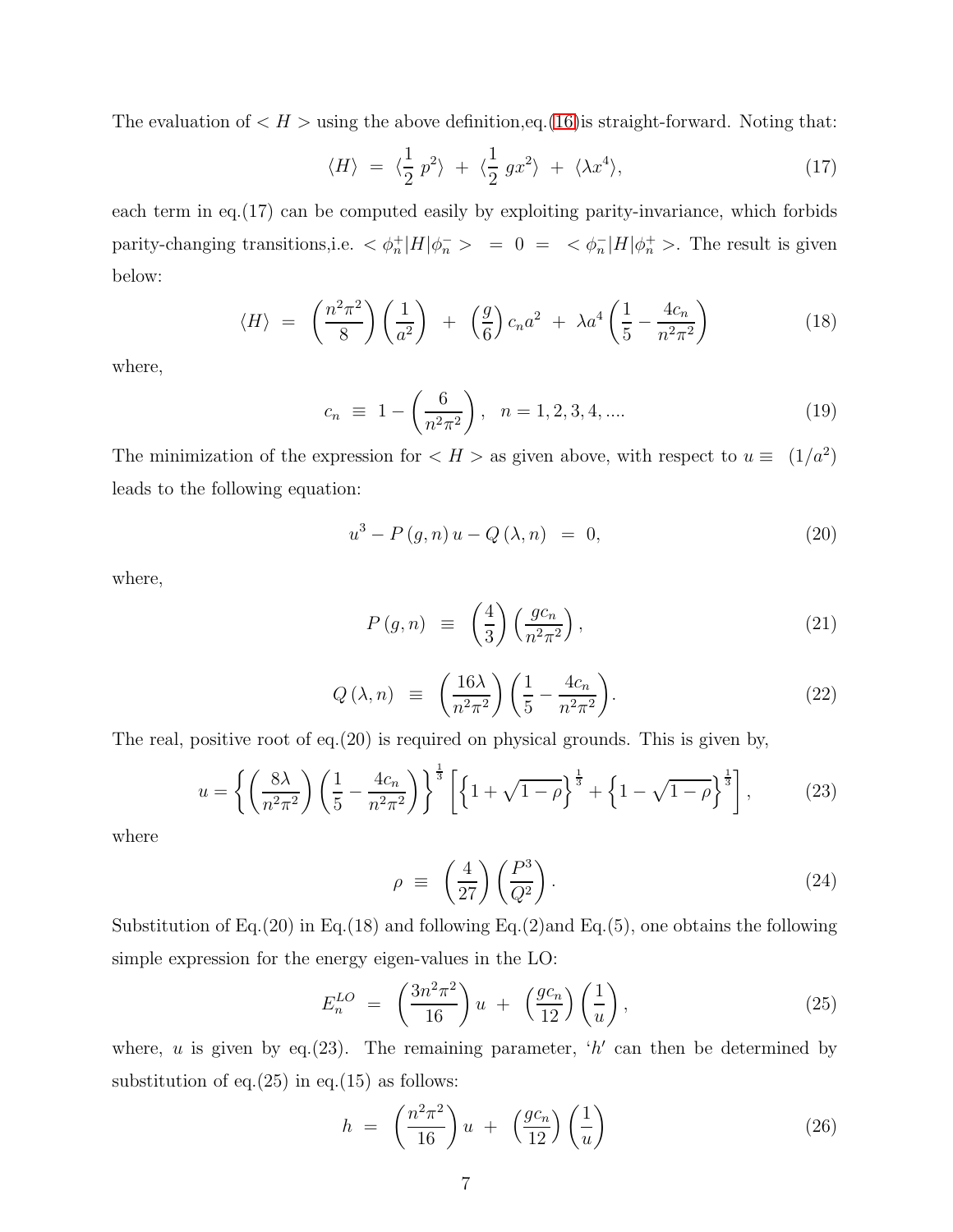At this point, several observations are in order:

(i) note that the free parameters of the input-Hamiltonian, i.e. ' $a'$  and ' $h'$  acquire functional dependence on ' $\lambda'$  and 'n' through Eq.(23) and Eq.(26). This in turn, implies that the input-Hamiltonian,  $H_0^{SW}$  (see, eq.(9) also becomes a function of  $\lambda$  and n. An obvious consequence is that the eigen-functions of  $H_0^{SW}$  corresponding to different eigen-values become nonorthogonal,i.e.

$$
(\phi_m(x), \phi_n(x)) \equiv \int_{-a}^{+a} dx \, \phi_m^*(x) \phi_n(x) \neq 0 \text{ for } m \neq n,
$$
 (27)

(ii) It is seen from Eq.  $(23)$  and Eq.  $(25)$  that the energy in the LO is a non-analytic function of  $\lambda$  at the origin. Hence, the results expressed in these equations are not accessible to ordinary perturbation theory as a power-series expansion in  $\lambda$ . In this sense, the LO-results are non-perturbative.

(iii) The cube-root singularity at  $\lambda = 0$  and the branch-point-structure in the *complex*  $\lambda$  – *plane* as given in Eq.(25) are in conformity with rigorous derivation<sup>[6](#page-13-1)</sup> of the analytic structure of the energy of the quartic-AHO in the coupling strength-plane using sophisticated tools of complex-analysis. It is remarkable that, the correct analytic-structure in  $\lambda$  arises here as a simple consequence of the CEQA and the CVM of NGAS (see, Eq. (2) and Eq. (3)).

It needs to be emphasized here that the observed features noted above under (i)-(iii) also hold in the analogous case of the simple-harmonic approximation<sup>[2](#page-12-3)[,3](#page-12-4)</sup> applied to the same examples of the AHO/DWO. This fact demonstrates that the noted features are the inherent properties of the scheme, NGAS, arising independent of the choice of the input Hamiltonian.

We show in Table-I below, the LO-results for the energy-levels of the quartic-AHO at sample-values of the oscillator-level-index  $n_s$  and the quartic-coupling  $\lambda$  for  $g = 1$ . (Note that the ISW-level-index and the oscillator-level-index differ by one unit, i.e.  $n_s = n-1$ , for  $n = 1,2,3,4,...$ ). Also shown in this Table are the energy levels,  $E_n^{(2)}$  which include 2nd-order corrections in IPT (see, Section-V) as well as,earlier results from ref.(7) for comparison. It is seen from this tabulation that the LO-results are uniformly accurate to within  $\sim (2-12)$  % of the standard results over the full range of  $n_s$  and  $\lambda$ . It is further seen that the accuracy of the LO-approximation increases with the increase of the level-index,  $n<sub>s</sub>$ .

The energy-eigenfunctions in the LO are those as given by  $Eq.(13)$  and  $Eq.(14)$  but with the width-parameter, 'a' appearing in these equations now becoming a function of  $\lambda$  and n in accordance with Eq.(23).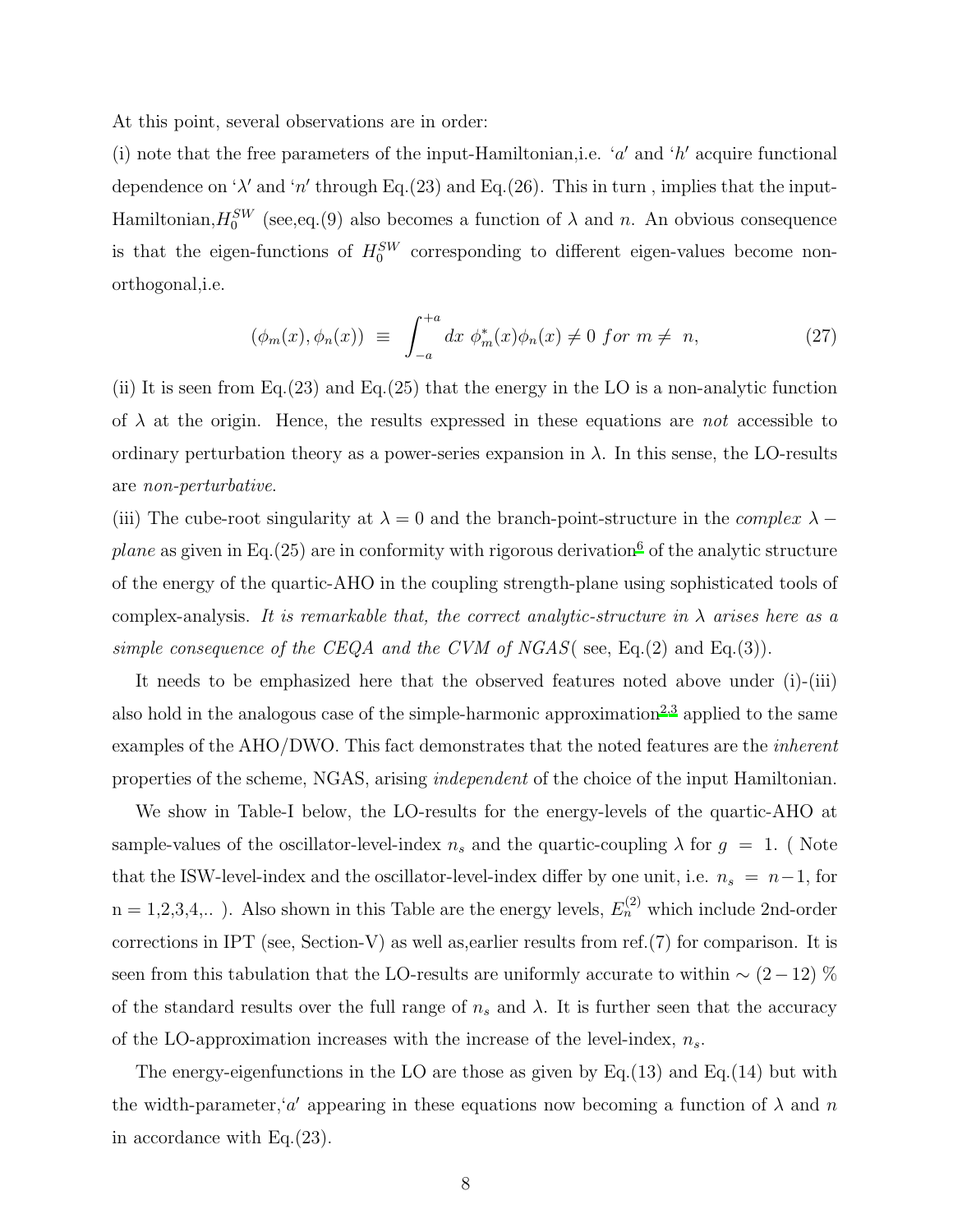We next discuss the LO-approximation for the SHO in the next sub-section.

## B. The SHO

The Hamiltonian of the SHO is simply obtained from that of the AHO, Eq.(8) by setting the quartic-coupling  $\lambda$  to zero and given by

$$
H^{SHO} = \frac{1}{2}p^2 + \frac{1}{2}gx^2.
$$
 (28)

The exact analytic results for this system are,of course,well known and given in any standard text on quantum mechanics. There is therefore no need for any approximation for this celebrated example. However, these 'exact' results provide a further test of the accuracy and efficacy of the ISW-approximation in NGAS. It is purely in this context that the SHO is discussed here as a particular case  $(\lambda = 0)$  of the AHO. The substitution:  $\lambda = 0$  in Eqs.(17-20) lead to the following corresponding results for the SHO:

$$
u = \sqrt{P},\tag{29}
$$

$$
E_n^{LO}|_{SHO} = \left(\frac{n^2 \pi^2}{8}\right)u + \left(\frac{gc_n}{6}\right)\left(\frac{1}{u}\right). \tag{30}
$$

The 'depth' parameter for the case of the SHO is given by,

$$
h_{SHO} = \left(\frac{gc_n}{6}\right)\left(\frac{1}{u}\right). \tag{31}
$$

The LO-approximation for the energy-levels following from Eqs.(29-30) are tabulated in Table-II for typical values of the level-index,  $n_s$  and for  $g = 1$  along with the results after inclusion of the 2nd-order correction in IPT ( discussed in Section-V ). The accuracy of the approximation for both the cases with respect to the exact analytic result are also shown in the same Table. In this context, it may be interesting to obtain an asymptotic estimate for the accuracy of the LO-result given by Eq.(30) as compared to the 'exact' result. This is given by

$$
\lim_{n_s \to \infty} \left( \frac{E_n^{LO}}{E_n^{exact}} \right) = \left( \frac{\pi}{2\sqrt{3}} \right) \simeq 0.9069,\tag{32}
$$

which corresponds to an error of approximately  $9.31\%$ . At finite values of  $n_s$  the errors are of the same order of magnitude.However, the inclusion of the 2nd-order correction in IPT significantly improves the accuracy of approximation.

The next Section is devoted to the discussion of the ISW-approximation for the quartic-DWO.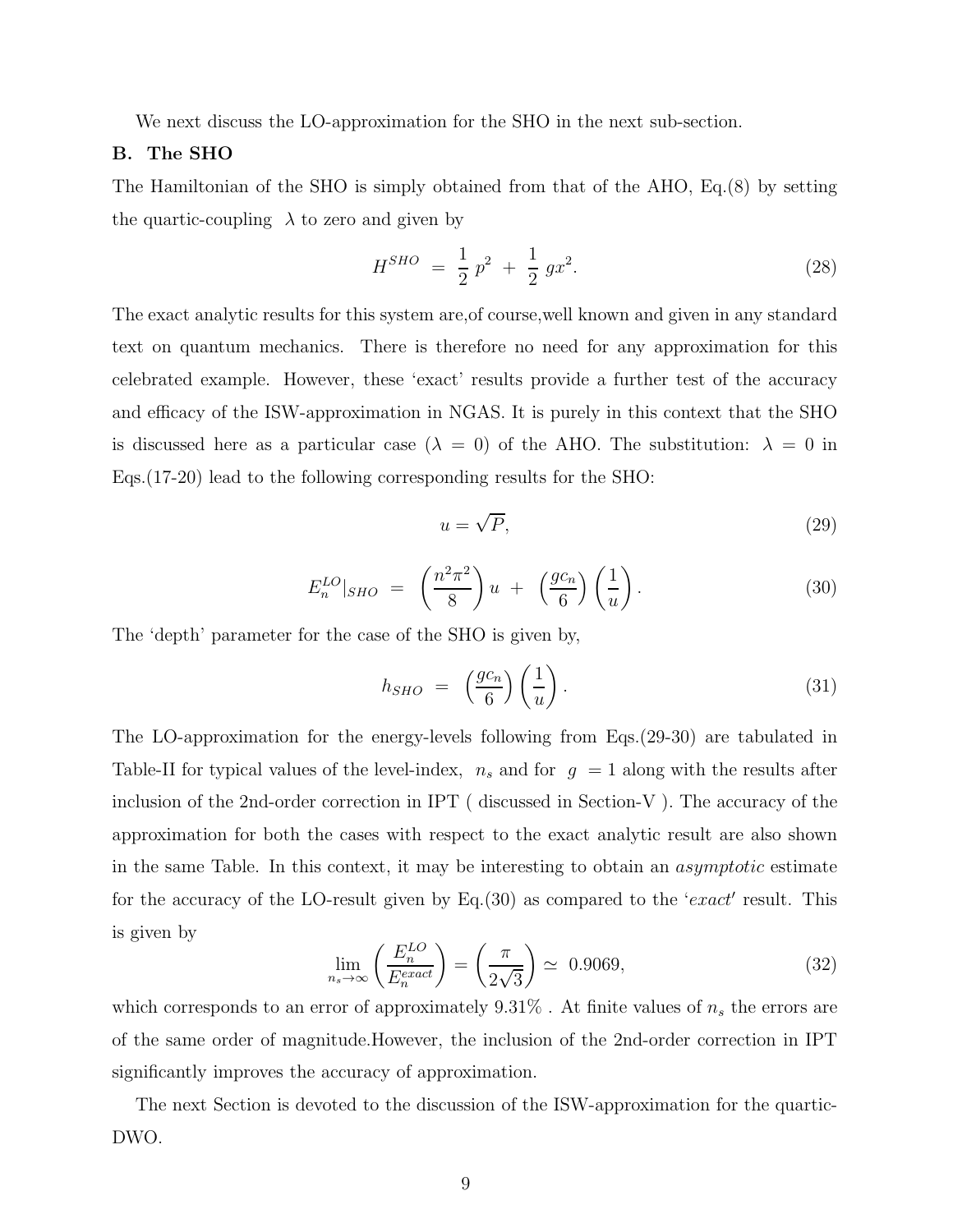#### IV. THE ISW-APPROXIMATION FOR THE QUARTIC-DWO

The Hamiltonian for the quartic-DWO is obtained from that of the AHO, Eq.(8) by a change of sign of the quadratic coupling,  $g \rightarrow -g$  and given by

$$
H^{DWO} = \frac{1}{2} p^2 - \frac{1}{2} g x^2 + \lambda x^4; \quad \lambda, g > 0
$$
 (33)

Apart from the various applications of the DWO as discussed earlier, there is considerable theoretical/mathematical interest in the system. In particular, the instability at  $\lambda = 0$  due to the non-existence of a physical ground state) prevents the application of the naïve per-turbation theory. In some versions of modified-perturbation theory it has been established<sup>[8](#page-13-2)</sup> that power series-expansion in  $\lambda$  is not even Borel-summable. However, in the context of NGAS, the ISW-approximation is routinely applicable to the DWO-case as well, by merely a change of sign of the quartic-coupling:  $g \rightarrow -g$  in the corresponding formulae for the AHO. In particular, the equation analogous to Eq.(20) for the DWO now becomes:

$$
u^{3} + P(g, n)u - Q(\lambda, n) = 0,
$$
\n(34)

leading to the physical solution (analogous to Eq.(23)) given by

$$
u = \left\{ \left( \frac{8\lambda}{n^2 \pi^2} \right) \left( \frac{1}{5} - \frac{4c_n}{n^2 \pi^2} \right) \right\}^{\frac{1}{3}} \left[ \left\{ \sqrt{\rho + 1} + 1 \right\}^{\frac{1}{3}} - \left\{ \sqrt{\rho + 1} - 1 \right\}^{\frac{1}{3}} \right],
$$
(35)

The results for the energy in LO are therefore given by:

$$
E_n^{LO}|_{DWO} = \left(\frac{3n^2\pi^2}{16}\right)u - \left(\frac{gc_n}{12}\right)\left(\frac{1}{u}\right),\tag{36}
$$

However, several authors<sup>[7](#page-13-3)</sup> have found it convenient to measure the energy of the DWO from the *bottom* of the (symmetric)double-well, which means that a term equal to  $1/16\lambda$  be added to formula, Eq.(36). We denote this quantity as:  $E_n^{\text{ref}} \equiv E_n^{LO} + (1/16\lambda)$ .

In Table-II, we present the results for  $E_n^{\text{ref}}$  along with results corrected to include 2ndorder perturbation effects in IPT (see, Section-V) for a range of values of  $\lambda$  and  $n_s$ . The relative accuracy of these results with respect to those from earlier computation are also given in this Table. It can be seen from this tabulation that the ISW-approximation uniformly reproduces the standard results to within  $\sim$  (2 − 10) % for the case of LO and to within  $\sim$  (0.5 − 7.5) % with the inclusion of 2nd-order correction in IPT, which is considered in details in the next section.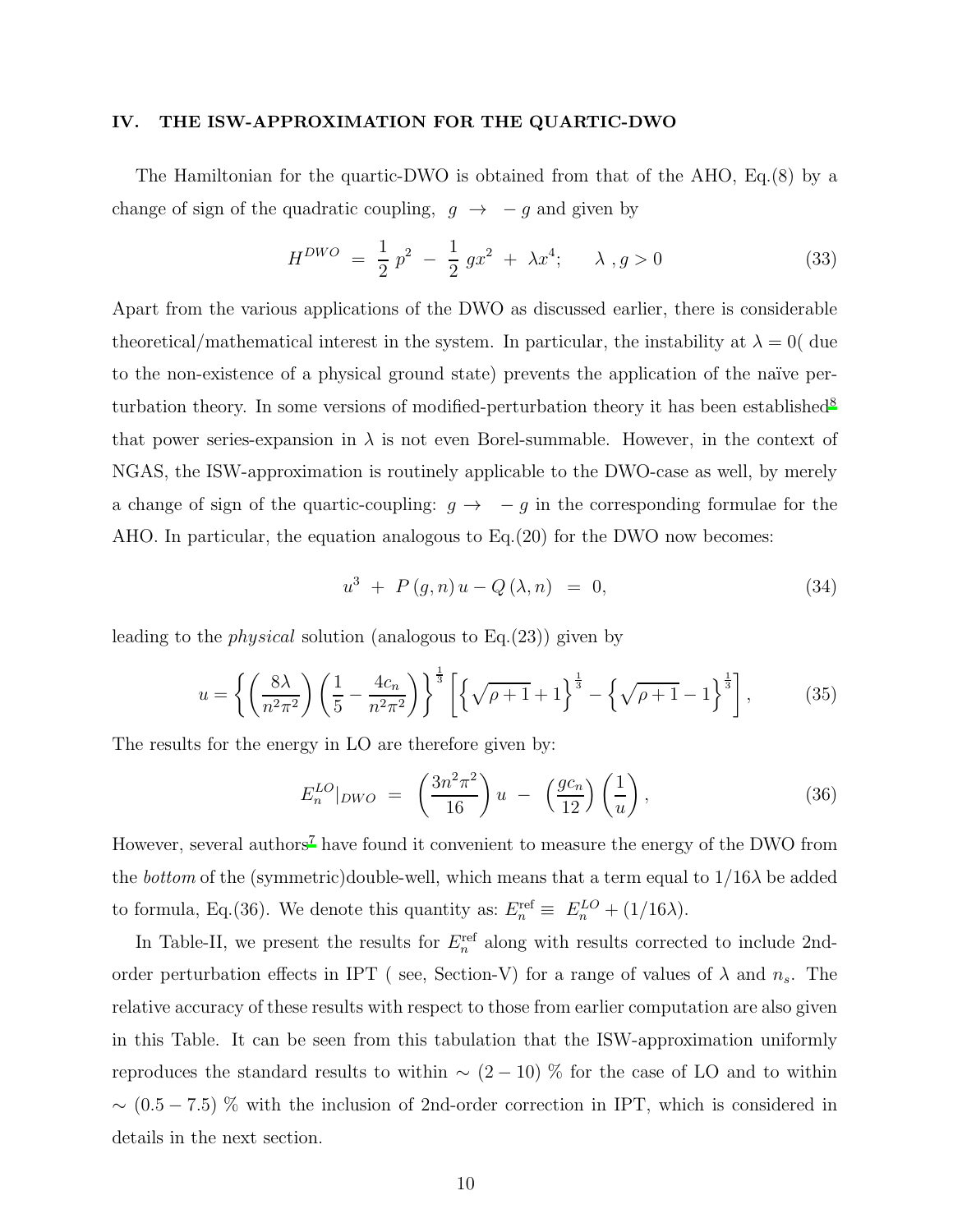## V. THE IMPROVED PERTURBATION THEORY(IPT) IN NGAS

In the context of NGAS, the IPT is the development of the standard Rayleigh-Schrödinger perturbation series (RSPS) with the choice of the unperturbedHamiltonian as the input-Hamiltonian,  $H_0$  with the free-parameters in the latter being determined through PEQA and CVM (see, Eqs. (1-4)). The *perturbation*,  $H'$  is then defined by Eq. (6). The following properties of the IPT follow from the above choice of the Hamiltonian-splitting which are notable as being distinct from those of the conventional perturbation theory:

(i) Using Eq.(7) and Eq.(16) it is seen that the perturbation-correction remains *always* subdominant (by construction), compared to the unperturbed part in the following averagesense:

$$
|\langle H_0 \rangle| \>>> |\langle H' \rangle| \equiv 0. \tag{37}
$$

This property may be contrasted with the corresponding situation in the conventional RSPS, e.g. for the case of the AHO where the 'perturbation' ultimately prevails over the 'unperturbed' component of the Hamiltonian, no matter however small the quartic-coupling is.

(ii) Secondly, the 1st-order perturbation-correction identically vanishes due to Eq.(7),

(iii) The IPT is not restricted to small values of the coupling strength  $\lambda$  since Eq.(37) holds for arbitrary values of the latter.

(iv) There is no small-parameter naturally associated with the perturbation-however, the latter is small in the average sense as defined by Eq.(37). Therefore, to keep track of orderby-order corrections in IPT, one can adopt the standard trick of introducing an arbitrary, real but finite parameter,  $\eta$  through the substitution:  $H' \to \eta H'$  and set this parameter to unity after the computation.

(v)Property (iv) further implies the "*universality*" of application of IPT to *arbitrary* interaction since the perturbation,  $H'$  does not involve any parameter of the original Hamiltonian as the expansion-parameter for the RSPS.

Because of the property (ii) the first non-trivial correction for the  $n^{th}$  energy level starts at the 2nd-order and given by the standard expression:

$$
\Delta E_n^{(2)} = \sum_{m \neq n} \frac{\langle n | H' | m \rangle \langle m | H' | n \rangle}{E_n^{(0)} - E_m^{(0)}}
$$
(38)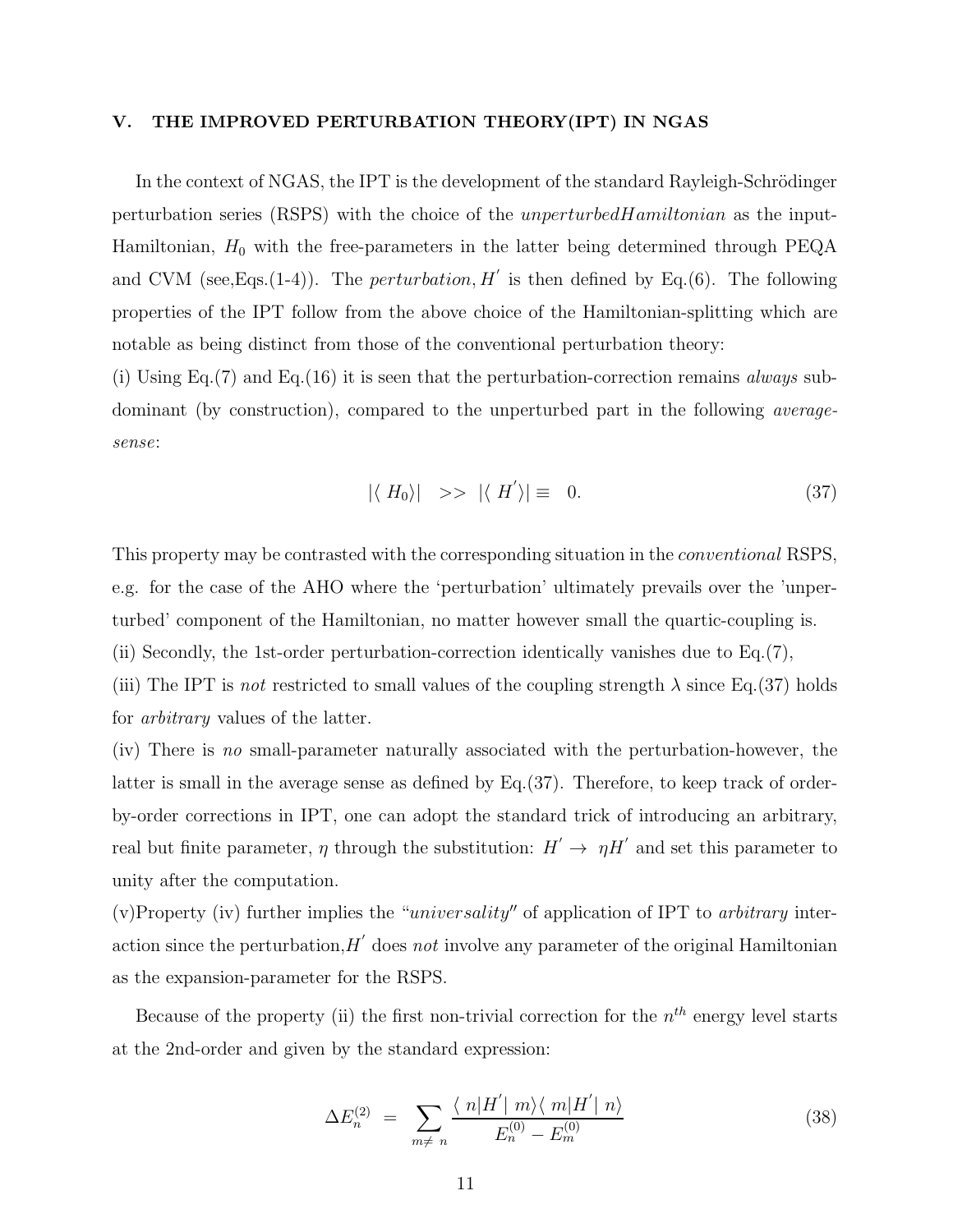In Eq.(38), we have used the notation:

$$
\langle n|H'|m\rangle \equiv \int_{-a(n,\lambda)}^{+a(n,\lambda)} dx \phi_n^*(x) H'(n,\lambda) \phi_m(x) \tag{39}
$$

where H' is defined by Eq.(6) and we have displayed the  $(n, \lambda)$ -dependence of the relevant quantities. As an example, the perturbation-part of the Hamiltonian for the case of the quartic-AHO is given by

$$
H'|_{AHO} = \frac{1}{2} g x^2 + \lambda x^4 - h(n, \lambda), \tag{40}
$$

where  $h(n, \lambda)$  is given by Eq.(26). It may be noted that the RSPS can be derived<sup>[9](#page-13-4)</sup> without invoking the properties of the eigen-functions of the unperturbed Hamiltonian. Therefore, the non-orthogonality properties as expressed in Eq.(27) do not affect the standard formule of the RSPS.

As has been discussed earlier and noted in the Tables-(I-III), the inclusion of the 2nd-order correction to the energy levels defined as:  $E_n^{(2)} \equiv E_n^{LO} + \Delta E_n^{(2)}$  significantly improves the accuracy of the approximation in all the cases considered here, viz the AHO, DWO and the SHO. (Computation of still higher-order corrections to energy-levels falls beyond the scope of the present work but can be carried out by standard techniques in a straight-forward manner).

Finally, we summarize and discuss the main results of the present work in the next section.

## VI. SUMMARY AND CONCLUSIONS

In summary, we have presented a very simple yet accurate approximation in the framework of the NGAS for the quartic anharmonic and the double-well oscillators using the elementary system of the infinite-square-well(ISW) as the approximating Hamiltonian. In the computation of the energy-spectrum, uniform accuracy is achieved to within a few percent of the exact numerical results even in the leading-order, for arbitrary values of the quarticcoupling,  $\lambda$  and level index, $n_s$  for all the above systems. This situation may be contrasted with the results obtained using text-book methods of approximations, e.g. the naive perturbation method, the variational calculations, the WKB-method etc. Besides, the formalism naturally reproduces the correct analytic-structure of the energy in the complex- $\lambda$  plane otherwise established through rigorous mathematical analysis. To systematically improve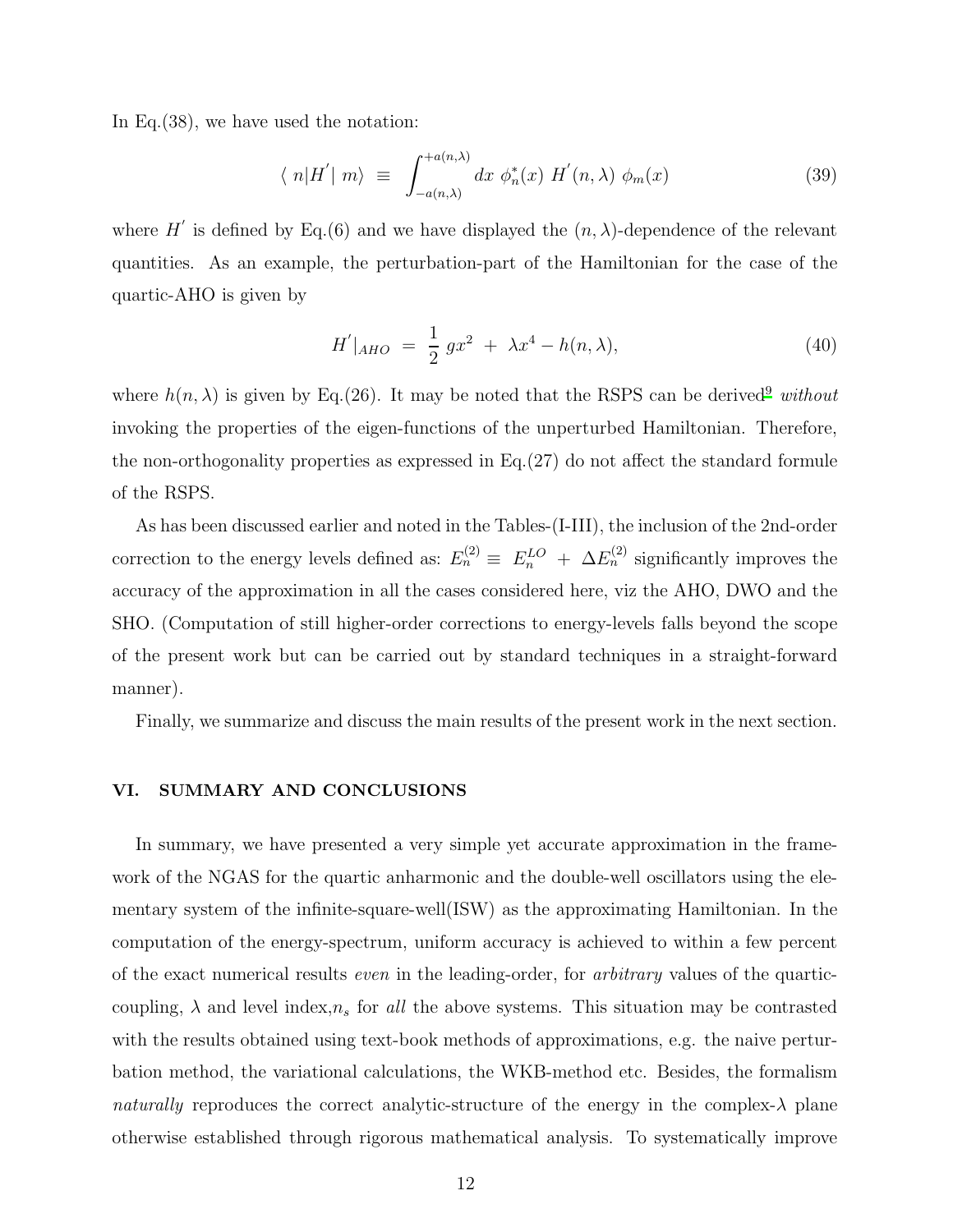the leading-order results further, an improved perturbation theory is formulated in NGAS which is *not* restricted to small-coupling-expansion and shown to yield further significant improvement in accuracy with the inclusion of the 2nd-order correction only. The results and the method are directly relevant in a pedagogic-context owing to the extreme simplicity of the scheme (NGAS) as well as, the input ISW-approximation and further because it uses tools and techniques well within the grasp of a student-learner of a standard course of elementary quantum theory. The method can be extended in a straight forward manner to deal with systems in higher space-dimensions and to cases of higher anharmonicity.

## ACKNOWLEDGMENTS

This investigation was carried out at the National Institute of Science Education and Research (NISER), Bhubaneswar, India while one of the authors (BPM) served on the faculty as a visiting Professor. He gratefully acknowledges the facilities for research extended to him at the Institute.

- <span id="page-12-1"></span>† [noubeharypradhan1963@gmail.com](mailto:noubeharypradhan1963@gmail.com)
- <span id="page-12-2"></span><sup>1</sup> See,e.g. H.Kleinert, Path-Integrals in Quantum Mechanics, Statistics, Polymer Physics and Financial markets(World Scientific,2004); M.Dineykhan et al.The Oscillator Representation in Quantum Physics- Lecture Notes in Physics(Springer,1995)
- <span id="page-12-3"></span><sup>2</sup> N.Santi,A Novel, Non-perturbative, Self-consistent Approximation Method in Quantum Theory (Ph.D.Thesis, Sambalpur University) arXiv:quant-ph/08062048
- <span id="page-12-4"></span><sup>3</sup> B.P.Mahapatra,N.Santi and N.B.Pradhan,"A New General approximation Scheme(NGAS)in Quantum Theory: Application to the Anharmonic- and Double Well Oscillators", Int.J.Mod.Phys.A20, 2687(2005); arXiv: quant-ph/0406036.
- <span id="page-12-5"></span><sup>4</sup> N.Santi,ref.(2); B. P. Mahapatra, N.Santi and N.B.Pradhan, "Vacuum Structure, Stability and Non-triviality of  $\lambda \phi^4$  Theory", Ind. J.Pure and Appld. Phys. 39,545(2001); "Generalized Hartree Method:A Novel Non-perturbative Approximation Scheme for Interacting Quantum Systems",

<span id="page-12-0"></span><sup>∗</sup> [bimal58.mahapatra@gmail.com;](mailto:bimal58.mahapatra@gmail.com) permanent address: 1065/3486,Jagmohan Nagar, Bhubaneswar 751030,India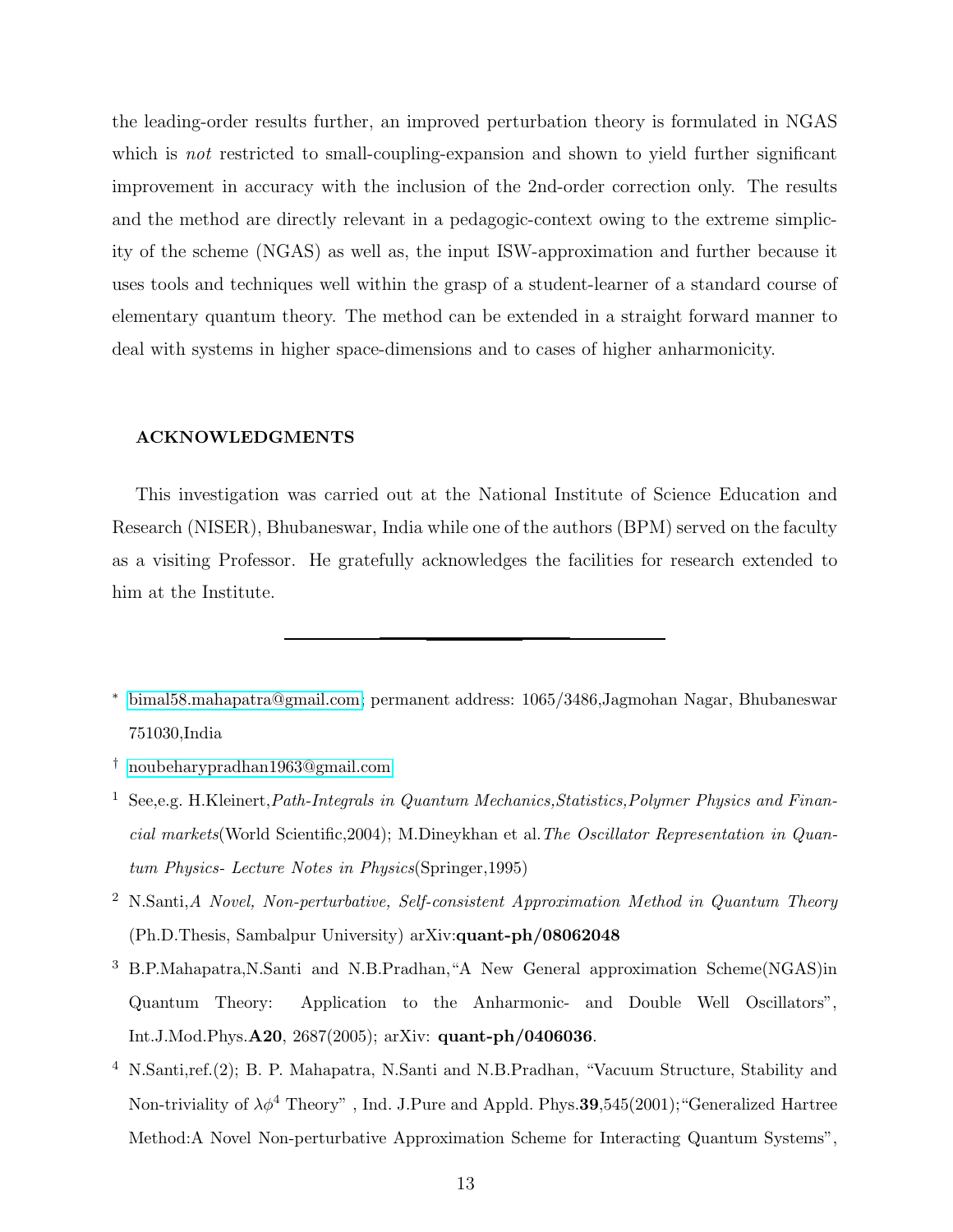## arXiv: quant-phy/0112108.

- <span id="page-13-0"></span><sup>5</sup> P.M.Stevenson,"Gaussian Effective Potential:Quantum Mechanics", Phys.Rev. D30,1712 (1984) and "Gaussian Effective Potential-II:  $\lambda \phi^4$  theory", Phys.Rev.D32,1389 (1985).
- <span id="page-13-1"></span><sup>6</sup> B.Simon,"Coupling Constant Analyticity for the Anharmonic Oscillator", Ann.Phys.(N.Y)58,76(1970).
- <span id="page-13-3"></span><sup>7</sup> W.E.Caswell,"Accurate Energy Levels for the Anharmonic Oscillators and a Summable Series for the Double-Well Oscillators in Perturbation Theory", Ann.Phys.(N.Y)123,153 (1979); C.S.Hsue and J.L.Chern,"Two-Step Approach to One-Dimensional Anharmonic Oscillators", Phys.Rev.D29,643 (1984);I.D.Feranchuk et al."Operator Method in the Problem of the Quantum Anharmonic Oscillator ", Ann.Phys.(N.Y)238,370(1995).
- <span id="page-13-2"></span><sup>8</sup> J.Zinn-Justin and U.D.Jentschura," Multi Instantons and Exact Results-I: Conjectures, WKB-Expansions and Instanton Interactions ", Ann.Phys.(N.Y)313,197(2004) and references cited therein.
- <span id="page-13-4"></span><sup>9</sup> See,e.g.S. B. Singh and C. A Singh, "Extension of the Feynman-Hellman Theorem and Applications", Am.J.Phys.,57. 894 (1989) and references cited therein.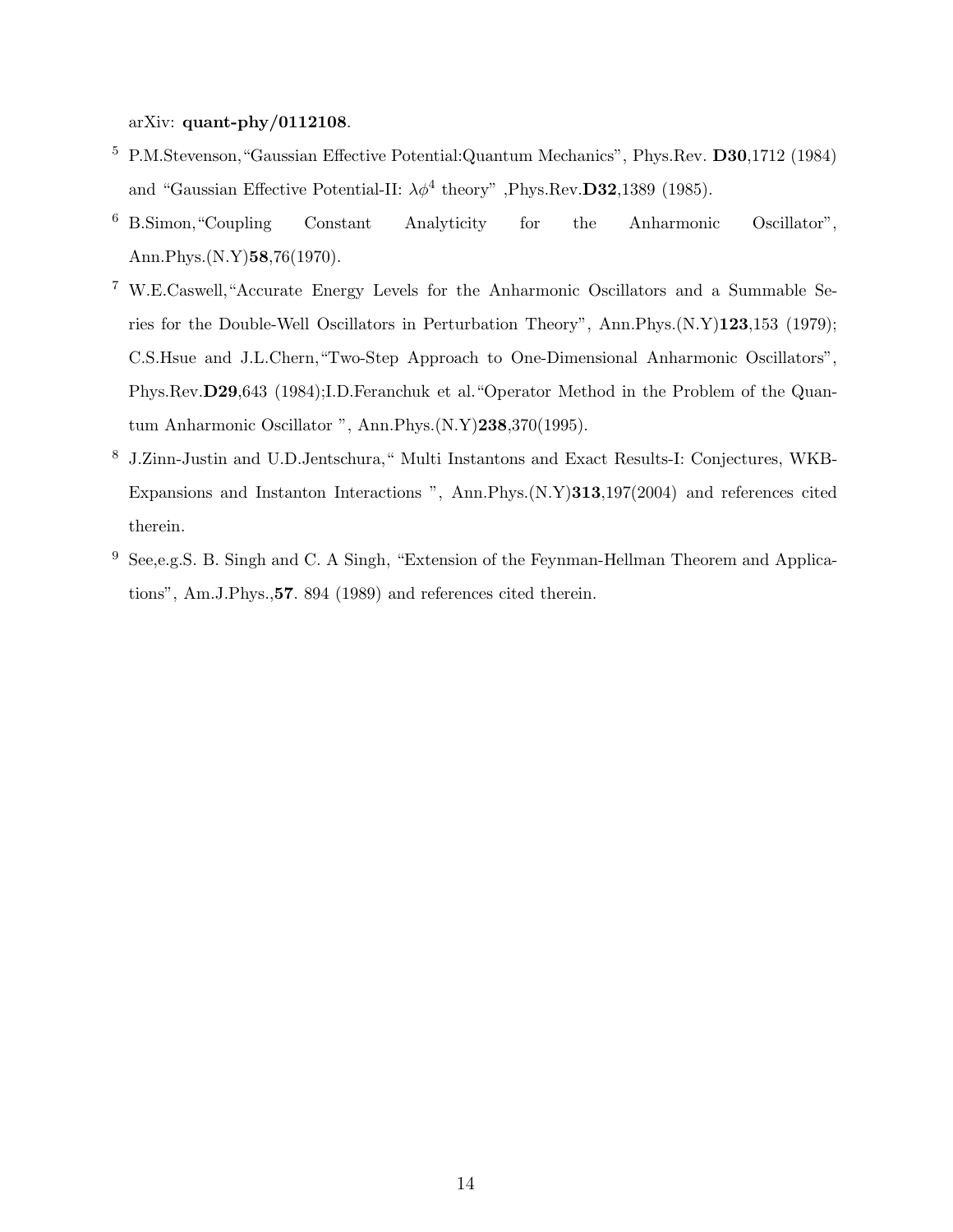TABLE I. Results in the Leading order(LO) and with inclusion of  $2^{nd}$  order perturbation-correction in IPT for the energy-levels of the quartic-AHO computed for sample values of  $\lambda$ ,  $n_s$  and for  $g = 1$ (see,Eq.(8)of text). Also shown, are corresponding results from some earlier computations (ref.7) denoted as  $Exact$  under column-5. The entries in the last column and in the  $3^{rd}$  column correspond to relative- $\%$  error with respect to the ' $Exact'$  results.

| $\boldsymbol{n_s}$ | $\lambda$ | $E_n^{LO}$ | Error(LO) | $E_n^{(2)}$ | Exact      | Error              |
|--------------------|-----------|------------|-----------|-------------|------------|--------------------|
|                    |           |            | $(\%)$    | ref.(8)     |            | $(\%)$             |
| $\boldsymbol{0}$   | 0.1       | 0.6312     | 12.886    | 0.5748      | 0.5591     | 2.793              |
|                    | $1.0\,$   | 0.9033     | 12.386    | 0.8290      | 0.8038     | $3.136\,$          |
|                    | $10.0\,$  | $1.6902\,$ | 12.311    | 1.5546      | 1.5049     | $3.296\,$          |
|                    | 100.0     | 3.5168     | 12.310    | 3.2359      | $3.1314\,$ | $3.341\,$          |
| $\mathbf{1}$       | 0.1       | 1.9636     | 10.972    | 1.8058      | 1.7695     | $2.055\,$          |
|                    | $1.0\,$   | $3.0366\,$ | 10.900    | 2.7999      | 2.7379     | 2.267              |
|                    | $10.0$    | $5.9051\,$ | 10.911    | 5.4479      | 5.3216     | $\phantom{-}2.374$ |
|                    | 100.0     | 12.4162    | 10.965    | 11.4561     | 11.1872    | $2.403\,$          |
| $\sqrt{2}$         | $0.1\,$   | 3.3470     | $6.640\,$ | 3.0943      | 3.1386     | $1.412\,$          |
|                    | $1.0\,$   | $5.5818\,$ | 7.771     | 5.1796      | 5.1793     | $0.006\,$          |
|                    | $10.0\,$  | 11.9046    | $8.151\,$ | 10.3893     | 10.3471    | 0.408              |
|                    | $100.0\,$ | 23.7124    | $8.242\,$ | 22.0163     | 21.9069    | 0.499              |
| $\sqrt{4}$         | $0.1\,$   | 6.3332     | 1.812     | 5.8162      | 6.2203     | $6.496\,$          |
|                    | 1.0       | 11.2748    | 2.634     | 10.3198     | 10.9636    | $5.872\,$          |
|                    | $10.0\,$  | 23.1124    | $2.838\,$ | 21.1642     | 22.4088    | $5.556\,$          |
|                    | 100.0     | 49.2384    | $3.139\,$ | 45.0952     | 47.7072    | $5.475\,$          |
| 10                 | $0.1\,$   | 16.8320    | 2.997     | 18.5203     | 17.3519    | 6.733              |
|                    | $1.0\,$   | 32.1164    | 2.479     | 35.3936     | 32.9326    | 7.471              |
|                    | $10.0\,$  | 67.1872    | $2.350\,$ | 73.8641     | 68.8036    | $7.355\,$          |
|                    | $100.0\,$ | 143.8104   | $2.323\,$ | 157.9952    | 147.2267   | $7.312\,$          |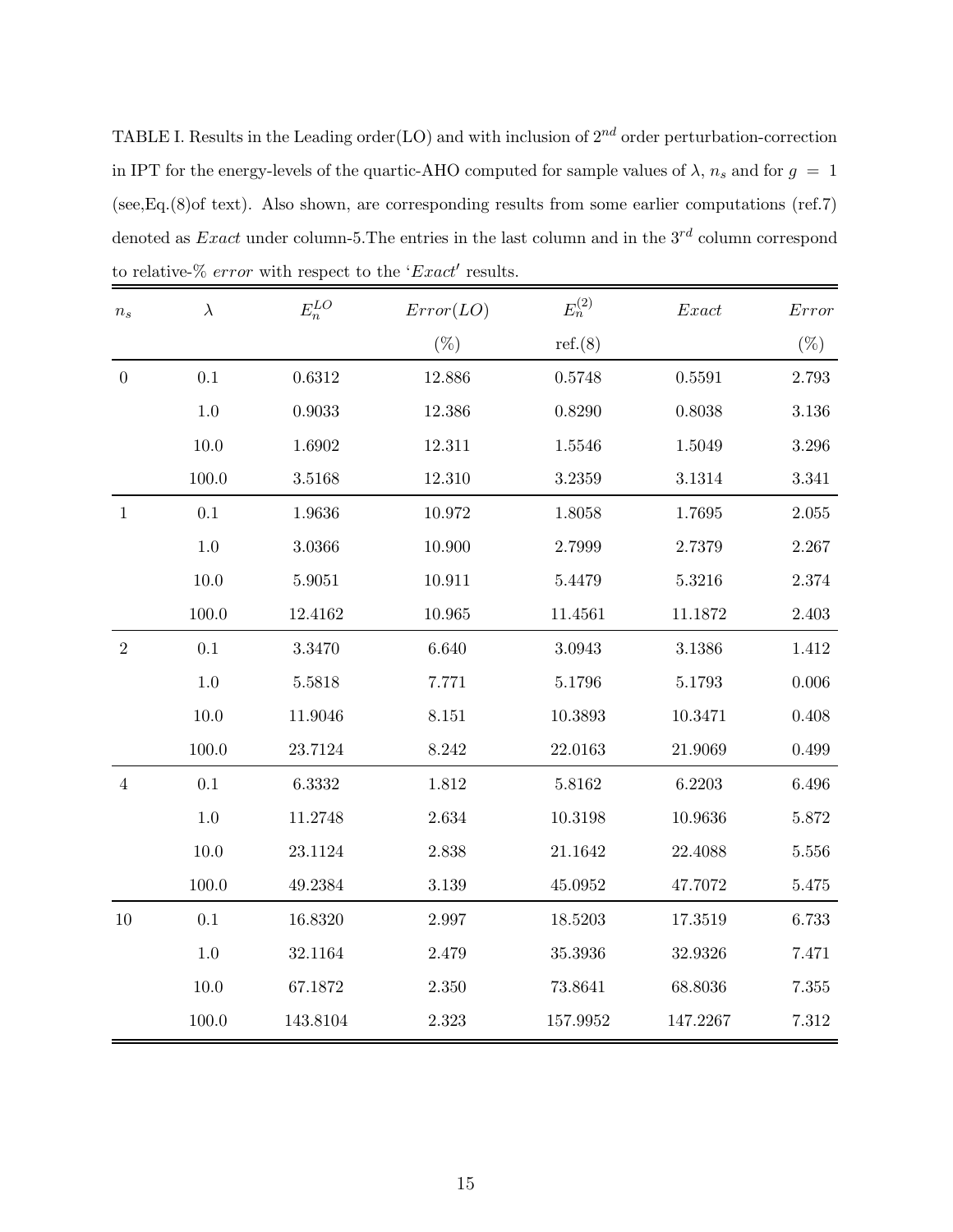TABLE II. Results in the Leading order(LO) and with inclusion of  $2^{nd}$  order perturbationcorrection in IPT for the energy-levels of the Simple Harmonic Oscillator computed for sample values of  $n_s$  and for  $g = 1$ , (See, Eq.(28)of text). The entries in the 3rd- and the last column represent estimation of errors for the results in the LO and with inclusion of 2nd-order correction, as compared to the 'exact' results in the 5th-column.

| $n_{s}$        | $E_n^{LO}$ | $Error - LO(\%)$ | $E_n^{(2)}$ | Exact | $Error(\%)$ |
|----------------|------------|------------------|-------------|-------|-------------|
| $\theta$       | 0.5678     | 13.56            | 0.5091      | 0.5   | 1.808       |
|                | 1.6703     | 11.35            | 1.5239      | 1.5   | 1.578       |
| $\overline{2}$ | 2.6272     | 5.05             | 2.3888      | 2.5   | 4.462       |
| 5              | 5.3952     | 1.90             | 5.6456      | 5.5   | 2.609       |
| 10             | 9.9508     | 5.23             | 10.3945     | 10.5  | 1.155       |
| 15             | 14.493     | 6.49             | 15.8155     | 15.5  | 1.260       |